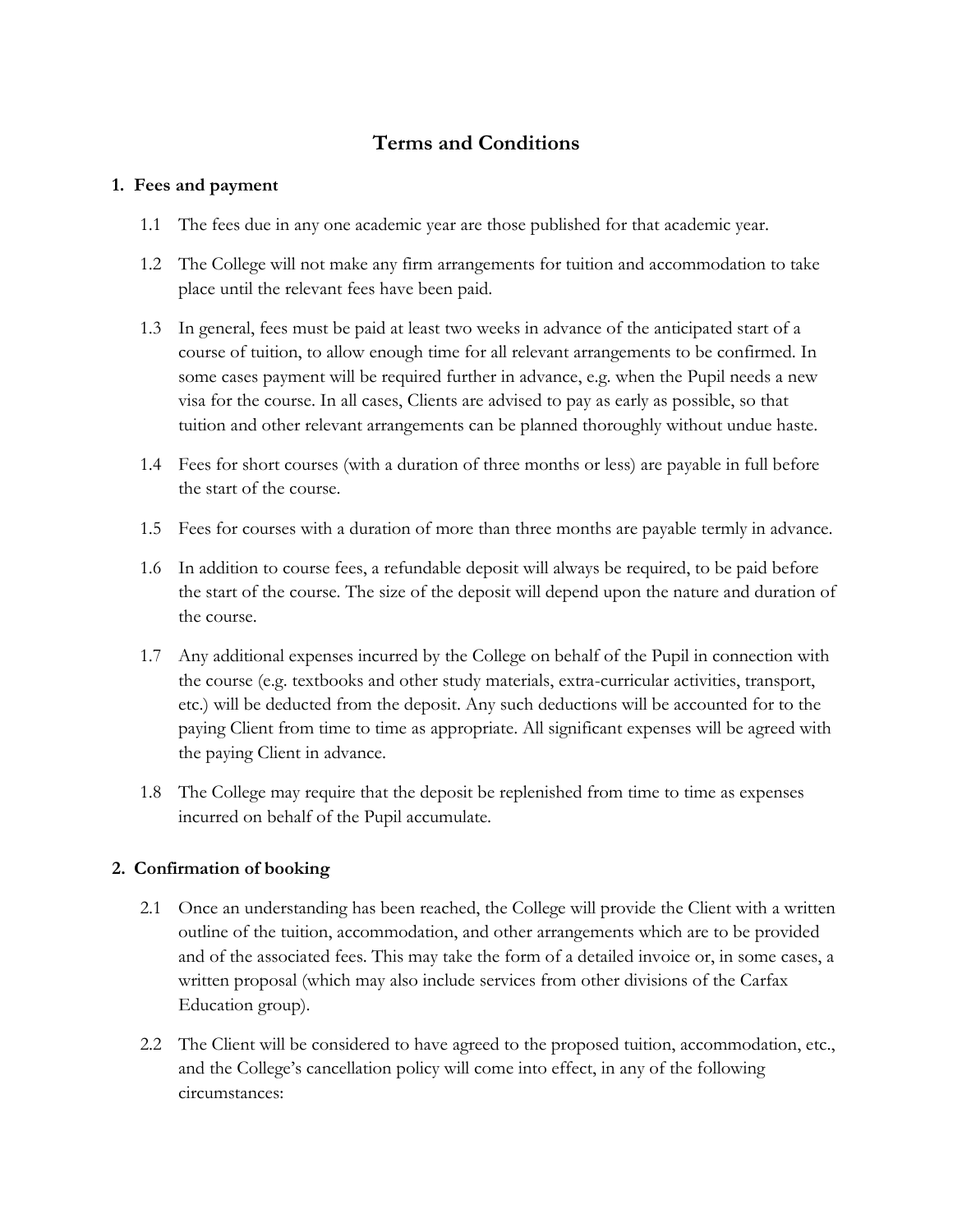- 2.2.1 the Client makes a payment against an invoice which includes fees for tuition and any other arrangements to be provided by the College;
- 2.2.2 the Client returns a signed proposal which includes an outline of tuition and other arrangements to be provided by the College and of the associated fees; or
- 2.2.3 the Client provides other written confirmation (e.g. by email) of agreement to the proposed tuition and other arrangements to be provided by the College (e.g. where fees for those services are to be deducted from an existing deposit).

#### **3. Cancellations, withdrawals, and refunds**

- 3.1 Notice of cancellation or withdrawal must be delivered in writing to the Principal.
- 3.2 Under ordinary circumstances, the Registration Fee is not refundable.

#### 3.3 **Cancellation policy for individual tuition**

- 3.3.1 Where notice of cancellation is received more than one month before the tuition is due to take place, fees for that tuition will be refunded in full after any costs which the College has already incurred in connexion with that tuition have been deducted.
- 3.3.2 Where notice of cancellation is received less than one month but more than two weeks before the tuition is due to take place, 80% of the fees for that tuition will be refunded and 20% will be retained to cover the College's administrative costs. Any specific expenses which the College has already incurred in connexion with that tuition will be deducted from the amount refunded.
- 3.3.3 Where notice of cancellation is received less than two weeks but more than one week before the tuition is due to take place, 50% of the fees for that tuition will be refunded and 50% will be retained to cover the College's administrative costs. Any specific expenses which the College has already incurred in connexion with that tuition will be deducted from the amount refunded.
- 3.3.4 Where notice of cancellation is received less than one week before the tuition is due to take place, it will not be possible for the College to refund any of the fees for that tuition.

# 3.4 **Cancellation policy for group tuition**

- 3.4.1 If all members of a tuition group give notice of cancellation, then the College's policy will be as for individual tuition; otherwise the policy will be as follows:
- 3.4.2 After tuition has started, the College will not refund any fees for the term currently in progress, or for the duration of the course if this is shorter.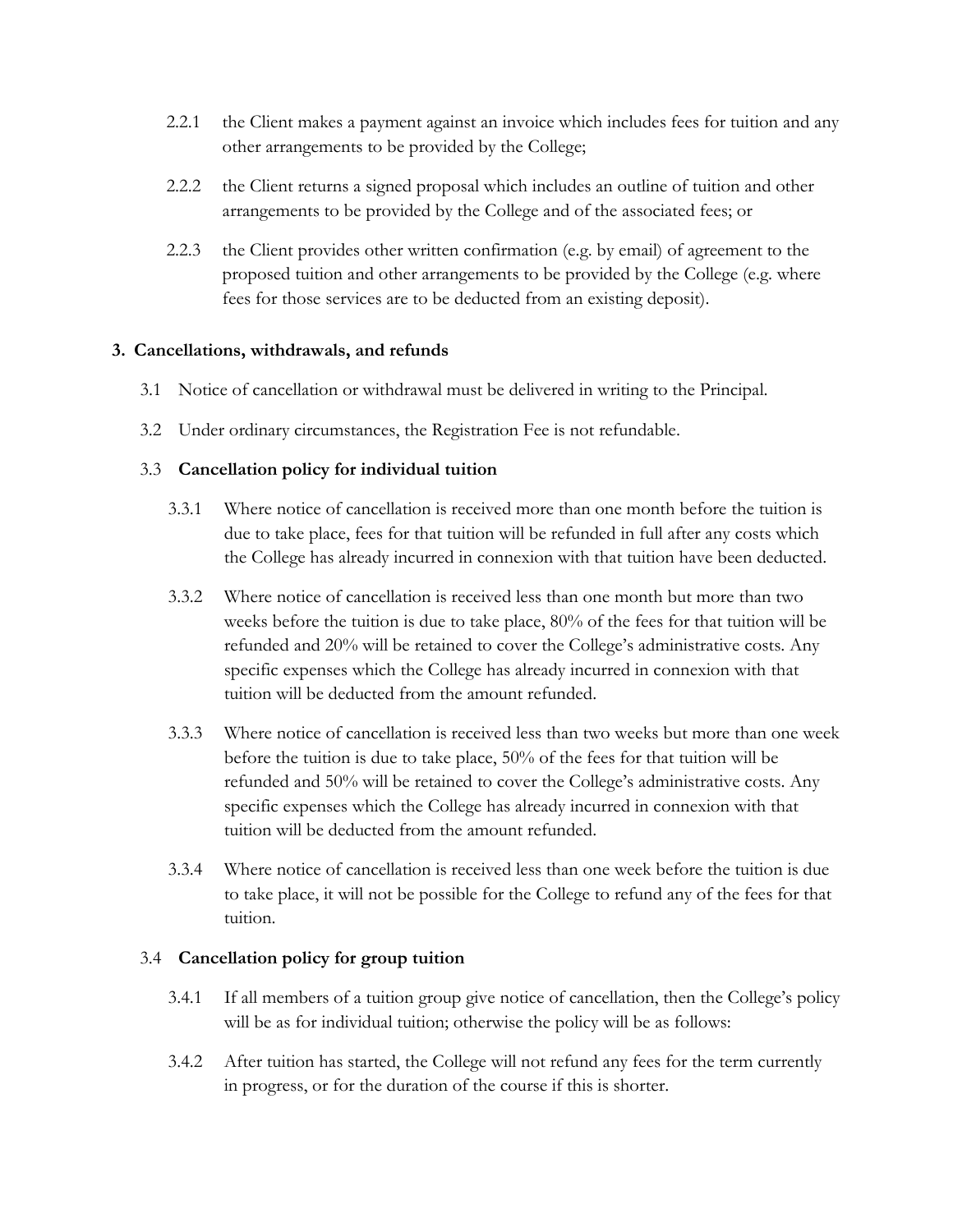3.4.3 Notice of the cancellation of any tuition beyond the term currently in progress must be received before the end of half-term in the preceding term, otherwise fees for the ensuing term will be payable.

## 3.5 **Cancellation policy for Host Family accommodation**

- 3.5.1 When notice of cancellation is received, fees will be refunded for any weeks of accommodation which begin at least three weeks after the point when the notice is received.
- 3.5.2 Fees for accommodation which has been booked for a given week cannot be refunded if notice of cancellation is received less than three weeks before the start of the week in question.

#### 3.6 **Cancellation policy for visa courses**

- 3.6.1 Where the College has already provided a Pupil with evidence to support an application for a visa, it will not be possible for the College to refund any fees already paid, unless the Pupil can provide evidence to show that the visa application has been unsuccessful.
- 3.7 The Principal may require that a Pupil be withdrawn from the College with immediate effect for disciplinary reasons or for non-payment of fees. In such cases the relevant fees will remain payable, subject to the usual requirements for notice of cancellation or withdrawal.
- 3.8 Any deposit held by the College will always be refunded, after the deduction of any outstanding expenses, following the end of a course.

# **4. Changes to the timetable**

- 4.1 The College reserves the right to make any changes to a Pupil's tuition timetable as may be required by the College in order for the College to deliver the required education to all its Pupils as effectively as possible.
- 4.2 If a Pupil wishes to make changes to a timetable of lessons which has already been issued, this will in general be subject to the College's usual cancellation policy unless an exception is explicitly made, subject to the discretion of the Principal.

#### **5. Accommodation**

5.1 Boarding Pupils will as a matter of course be charged for accommodation for each week of the course which falls within the College's published term dates, with the exception of the official half-term week in the middle of each term.